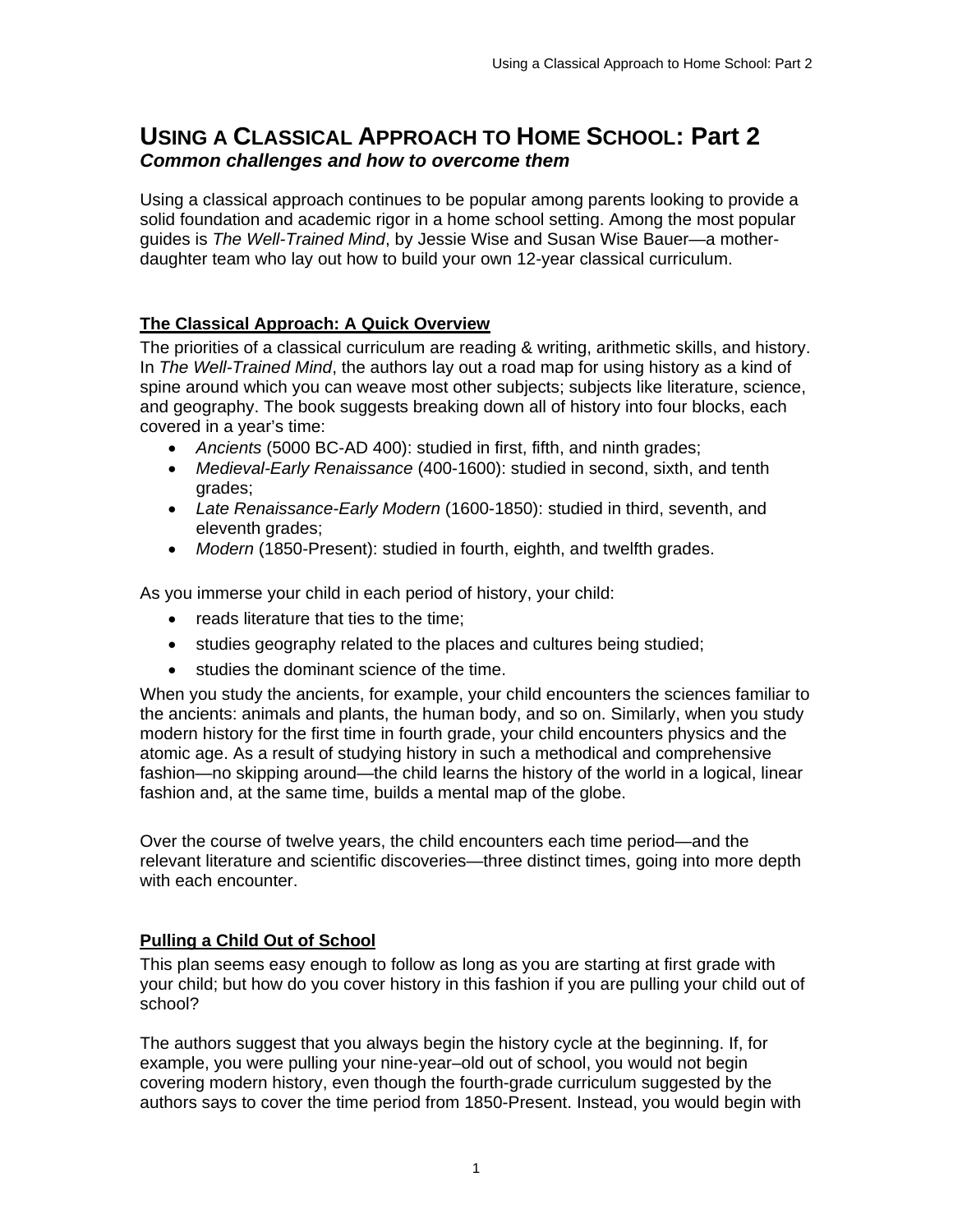ancient history—your literature would include ancient myths: Greek, Roman, Chinese, Egyptian, Africa; the Bible; Homer's *Odyssey*; the epic of *Gilgamesh*. Your science would be life science, as described earlier.

Since you are starting not at first grade, your child will study the four stages of history fewer than three full times. Nevertheless, he or she will likely emerge with a far greater command of history, geography, and science than that of most school children.

#### **Moving from Another Curriculum**

If you have been home schooling using another approach or curriculum, and you'd like to try using a classical approach, you might try folding in one new subject at a time instead of trying to tackle all the subjects. The authors suggest that you begin with history, and for two reasons: first, because it constitutes the organizing principle for other subjects; second, because when you introduce history, you also introduce two other tools that are critical to the Classical Approach—documentation through notebooks, and what the authors call "narration."

- **Notebooks.** The authors suggest setting up a series of notebooks, one for each subject your child is learning, then using the same notebook for four years. Since you are beginning with history, you would need to set up only that notebook: you take an empty three-ring binder, label it *HISTORY*, then use it to store all of your child's history reports (see *Narration*, below).
- **Narration.** The way history and reading are reinforced is through reports, or, before a child has mastered handwriting, through *narration*. Narration is a pre-handwriting skill that all children, regardless of age, can use with great benefit. It works as follows: after you have read through a history lesson, the child narrates back to you the main ideas of the lesson. You simply take dictation—i.e., you take down the child's words—and the resulting document is the child's narration. The child then creates an illustration to accompany the text and places the narration in his notebook.

 Over the next four years every history narration or report goes in the history notebook. From time to time the child reviews her reports or narrations from the beginning, and it is through such review and repetition that the history lesson moves into long-term memory.

## **Multiple Children**

Almost every home schooling family I know who is using a classical approach has more than one child. You can use this approach with multiple children of various ages.

If you have two children who are not four years apart, you can simplify your effort by having them study some of the same subjects as if they were synchronized in the history cycle. Children of different ages can study the same time period of history, learn about the same scientific discoveries, and read the same literature—only at different reading levels and to a different degree of complexity.

In literature, many of the classics are available for the very young in excellent editions with beautiful illustrations. If, however, you can only find an essential book written well